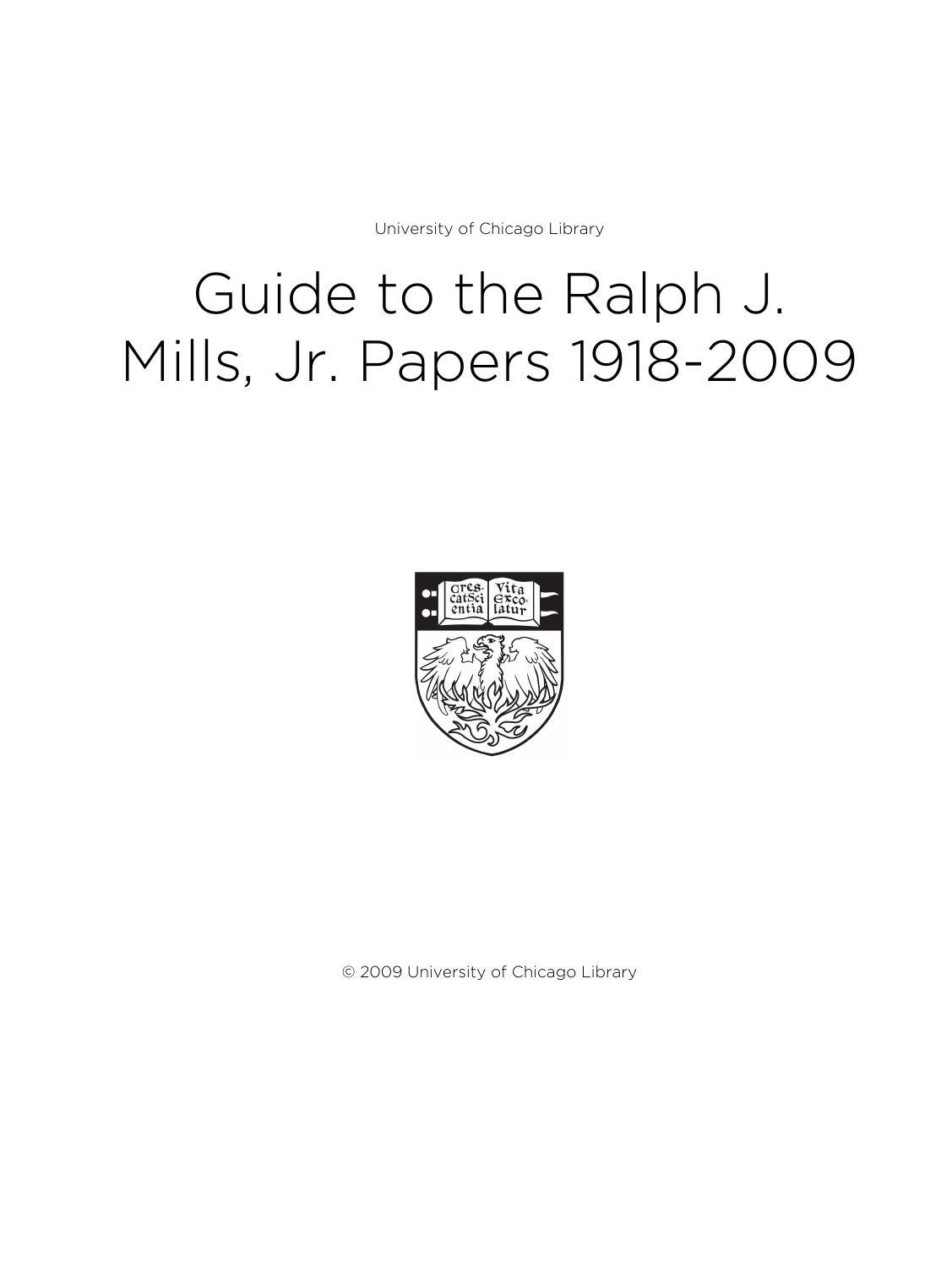# **Table of Contents**

| Acknowledgments                          |    |
|------------------------------------------|----|
| <b>Descriptive Summary</b>               |    |
| Information on Use                       |    |
| Access                                   |    |
| Citation                                 | 3  |
| <b>Biographical Note</b>                 | 3  |
| Scope Note                               |    |
| <b>Related Resources</b>                 |    |
| Subject Headings                         |    |
| <b>INVENTORY</b>                         |    |
| Series I: Biographical and Personal      |    |
| Series II: Correspondence                |    |
| Series III: Writing and Editing          | 8  |
| Series IV: Writings by Others            | 12 |
| Series V: Photographs, Audio and Digital | 13 |
|                                          |    |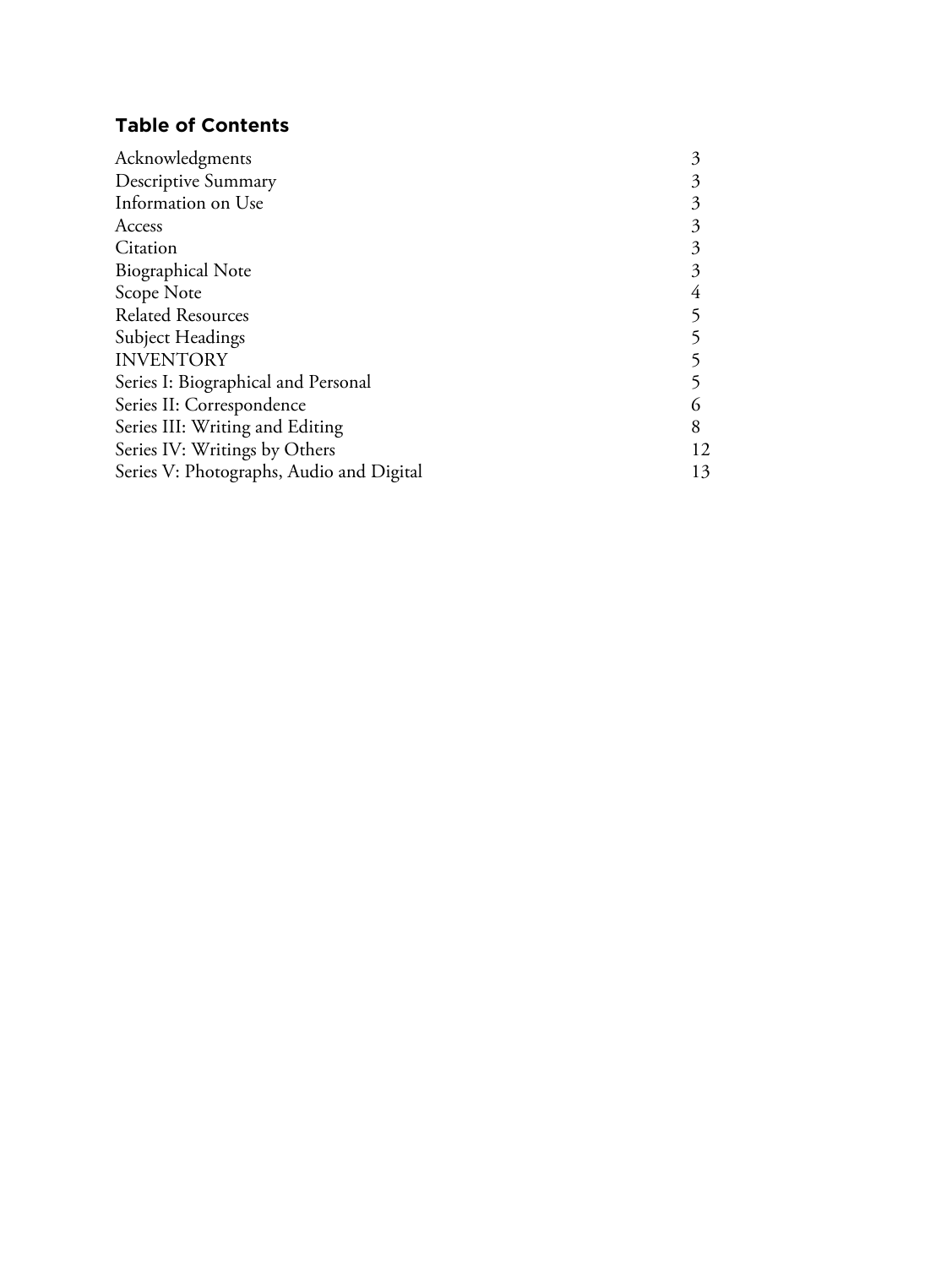# **Descriptive Summary**

| <b>Identifier</b> | <b>ICU.SPCL.MILLSRJ</b>                                                                                                                                                                                                                                                                                                                                                                                                                                                 |
|-------------------|-------------------------------------------------------------------------------------------------------------------------------------------------------------------------------------------------------------------------------------------------------------------------------------------------------------------------------------------------------------------------------------------------------------------------------------------------------------------------|
| <b>Title</b>      | Mills, Ralph J., Jr. Papers                                                                                                                                                                                                                                                                                                                                                                                                                                             |
| Date              | 1918-2009                                                                                                                                                                                                                                                                                                                                                                                                                                                               |
| <b>Size</b>       | 4 linear feet (8 boxes)                                                                                                                                                                                                                                                                                                                                                                                                                                                 |
| <b>Repository</b> | Special Collections Research Center<br>University of Chicago Library<br>1100 East 57th Street<br>Chicago, Illinois 60637 U.S.A.                                                                                                                                                                                                                                                                                                                                         |
| <b>Abstract</b>   | Ralph J. Mills, Jr. (1931-2007) was a poet, critic and teacher. The Ralph<br>J. Mills, Jr. Papers span the years 1918-2009, but are concentrated in the<br>1950s-2000s. The collection documents his work as a poet and critic, and<br>also contains small amounts of material related to teaching and family<br>life. The collection includes correspondence, manuscripts, publications,<br>biographical material, photographs, audio recordings and digital material. |

# **Acknowledgments**

The Ralph J. Mills, Jr. Papers were processed and preserved as part of the "Uncovering New Chicago Archives Project," funded with support from the Andrew W. Mellon Foundation.

# **Information on Use**

# **Access**

Series V: Photographs, Audio and Digital, does not include access copies for part of the material in this series. Researchers will need to consult with staff before requesting material from this series.

The remainder of the collection is open for research.

# **Citation**

When quoting material from this collection, the preferred citation is: Mills, Ralph J., Jr. Papers, [Box #, Folder #], Special Collections Research Center, University of Chicago Library

# **Biographical Note**

Ralph J. Mills, Jr. (1931-2007) was a poet, critic and teacher. Born on December 16, 1931 to Eileen and Ralph J. Mills, he grew up in Lake Forest, Illinois and was interested in music and poetry as a child. Mills was educated at Lake Forest College (B.A. 1954) and Northwestern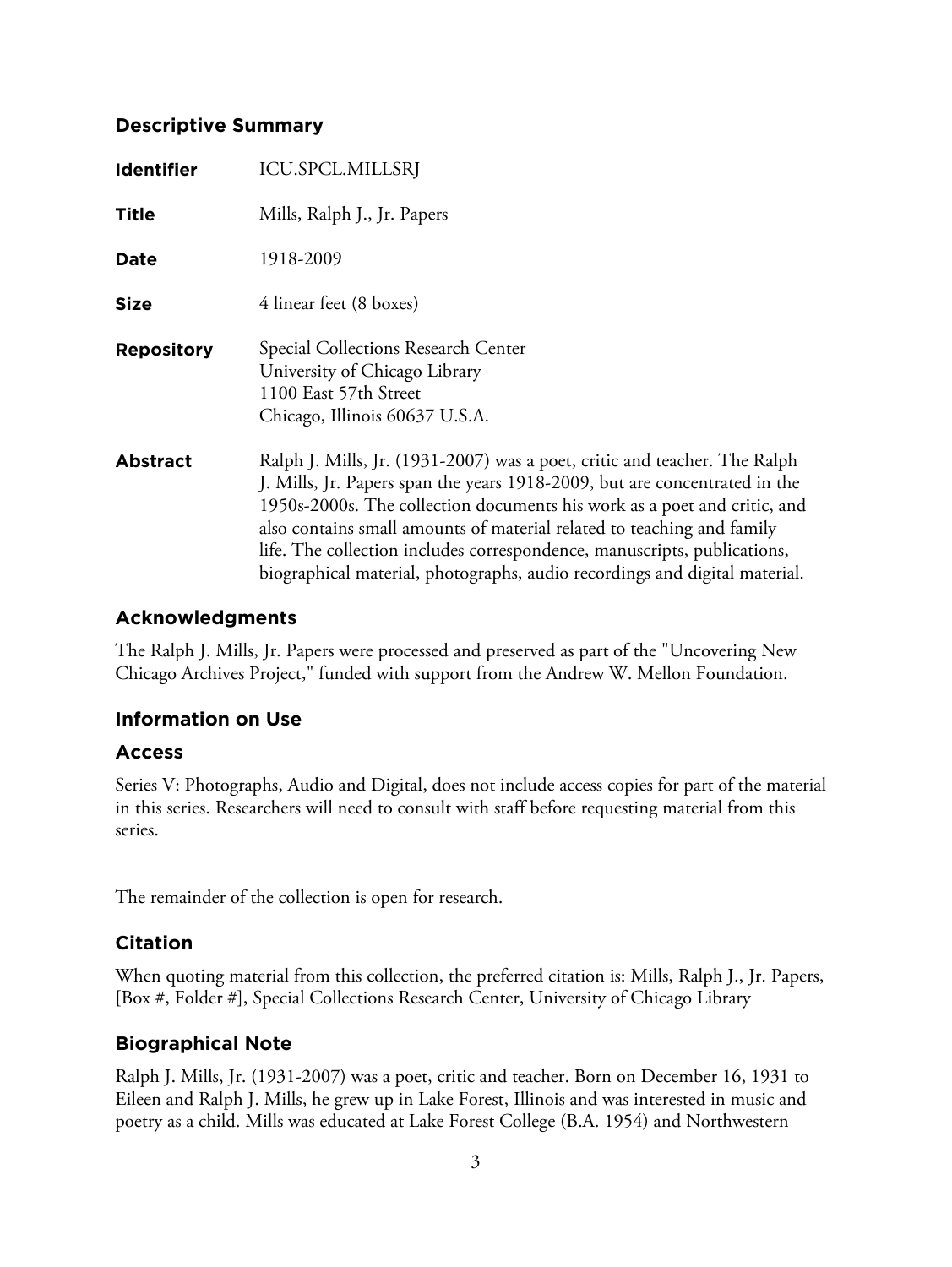University (M.A. 1956, Ph.D. 1963); he also attended Oxford University during his graduate studies.

Mills began teaching literature in 1957 as a graduate student at Northwestern. Before completing his Ph.D., he moved on to the University of Chicago in 1959, serving on the Committee on Social Thought. It was during his time at University of Chicago that he met Helen Harvey, then a student. They married in 1959. In 1965, Mills left University of Chicago for the University of Illinois-Chicago, where he taught poetry among a variety of other subjects from 1965-1997. He became Professor Emeritus of English in 1997.

As a poet, Mills worked in a terse, observative style influenced by the Objectivist movement. His volumes of poetry won numerous awards, including the the Society of Midland Authors prize for poetry (Living with Distance, 1979), the Carl Sandburg prize for poetry (March Light, 1983) and the Poetry Society of America's William Carlos Williams Award (Grasses Standing: Selected Poems, 2000). Mills is also noted for his critical essays on twentieth-century poets such as Theodore Roethke and Richard Eberhart. A collected volume of these works, Essays on Poetry, was published in 2003. His other books of criticism include Contemporary American Poetry (1965) and Cry of the Human: Contemporary American Poetry (1975); Mills also published editions of Theodore Roethke and David Ignatow.

Mills passed away on August 18, 2007 in Park Ridge, Illinois. He was survived by his wife, Helen Harvey Mills, and their children and grandchildren.

# **Scope Note**

The Ralph J. Mills, Jr. Papers span the years 1918-2009, but are concentrated in the 1950s-2000s. The collection documents his work as a poet and critic, and also contains small amounts of material related to teaching and family life.

Series I: Biographical and Personal, contains biographical statements, curricula vitae, and bibliographies. It also includes lists of books in Mills's library, interviews with Mills, reviews of his work, and a small amount of publicity material from poetry readings. Personal material in this series consists of teaching materials, appointment books, family correspondence, copies of birth certificates, a passport and a nametag.

Series II: Correspondence, spans the years 1958-2009, and contains incoming correspondence along with a small number of outgoing letters. Included in this series are files of correspondence with Richard Eberhart, Theodore Enslin, and Theodore Roethke. A file of general correspondence, arranged chronologically, includes letters and postcards from colleagues such as Wallace Fowlie, Stanley Kunitz, Denise Levertov, John U. Nef, Henry Rago, David Ignatow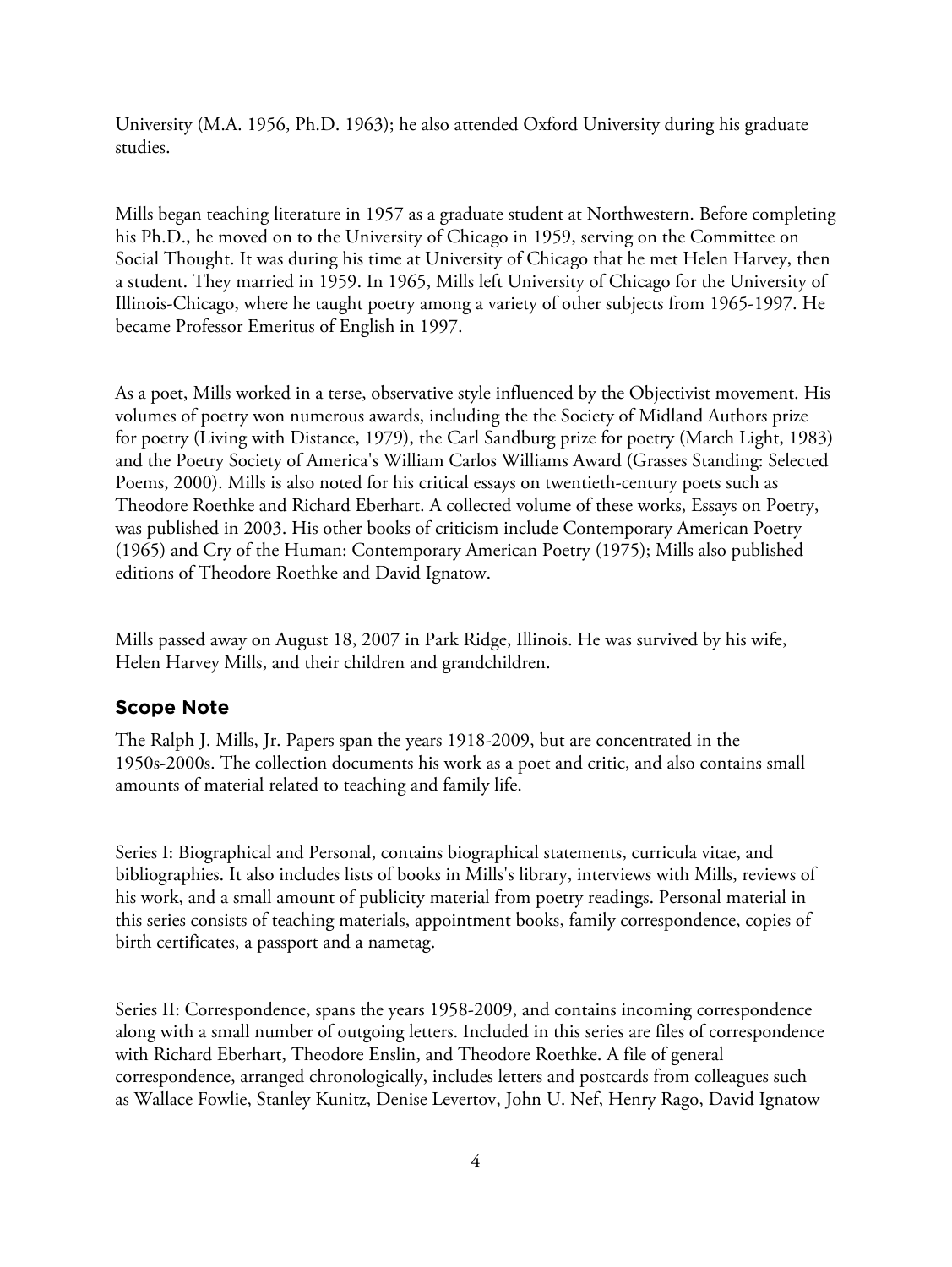and Lucien Stryk. Also included is one folder of correspondence of Helen Harvey Mills, which contains a letter from Ralph Mills, Jr., sent early in their relationship.

Series III: Writing and Editing, documents Mills's work as a poet, critic and editor. Files are arranged chronologically from 1955-2003, and include sample copies of periodicals and monographs, reprints, manuscripts, proofs, notes and associated correspondence.

Series IV: Writings by Others, is arranged alphabetically by author, and includes publications and manuscripts by other authors. Included in this series are typescripts of poems by David Ignatow and Mark Perlberg. Correspondence, annotations, or laid-in notes are included with many of the writings in this series.

Series V: Photographs, Audio and Digital, is organized by format. This series includes photographs of Ralph J. Mills and his friends and family members. There are also several photographs of an unidentified event, possibly at Dumbarton Oaks: Identified are John U. Nef, Jr.; Ward Just and his wife; Ralph and Helen Mills; James Douglas; Charles Moraze and his wife; Bruce Phemister; the wife of Frank Lloyd Wright; Robert Richman; and Jacques de Bourbon-Busset.. Audio material includes a 1976 reel tape recording of the WFMT radio program "The Name and Nature of Poetry," hosted by Paul Carroll and with Mills as guest. Also included are CDs of performances of Alexander Nohai-Seaman compositions using Mills's poems, and a DVD produced as a memorial to Mills.

# **Related Resources**

The following related resources are located in the Department of Special Collections:

http://www.lib.uchicago.edu/e/spcl/select.html

Anania, Michael. Papers

# **Subject Headings**

- Mills, Ralph J.
- American poetry -- 20th century -- History and criticism
- English poetry -- 20th century -- History and criticism
- Poetry -- study and teaching
- Poets, American

# **INVENTORY**

# **Series I: Biographical and Personal**

**Box 1 Folder 1**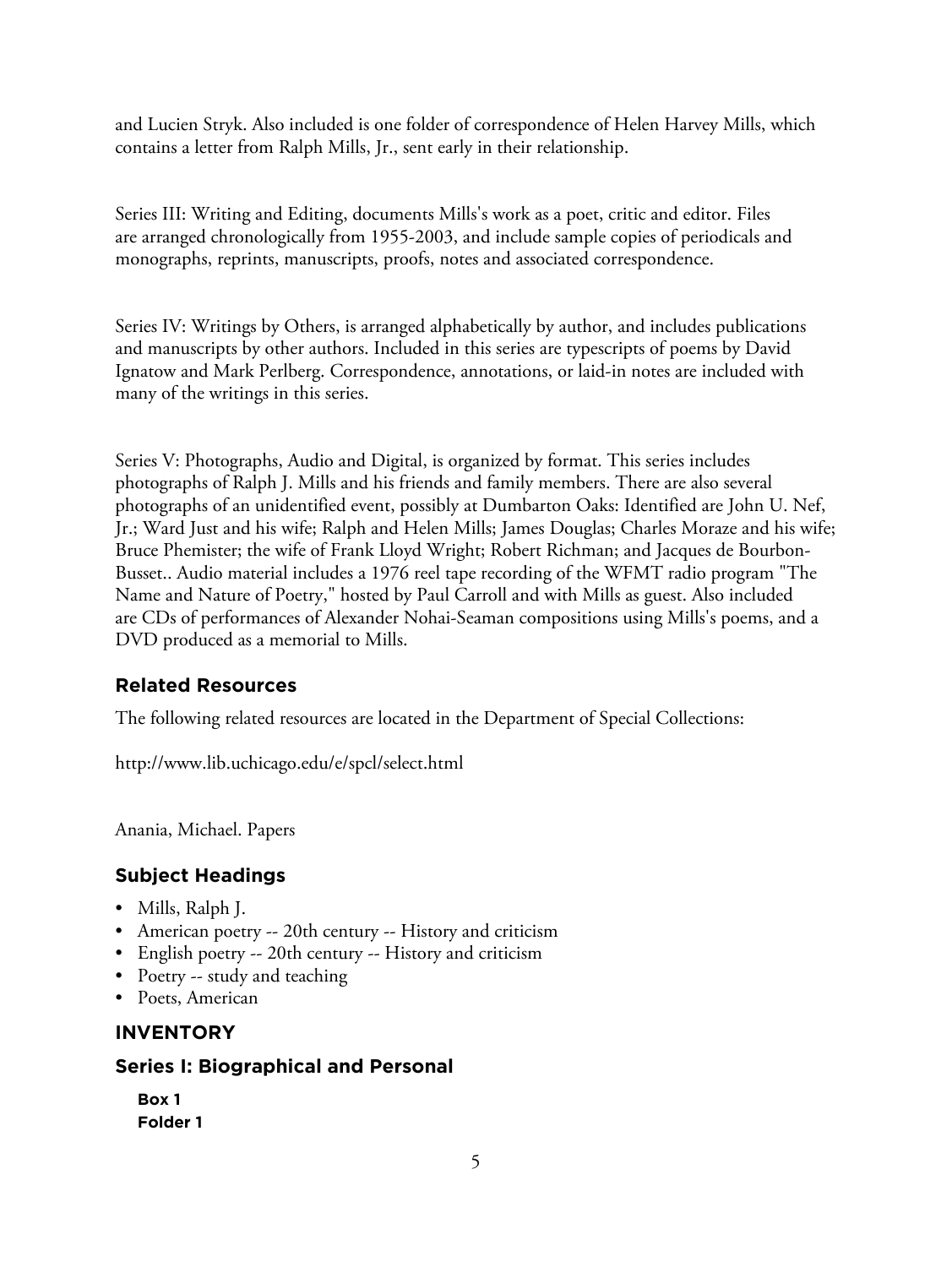Curricula vitae, biographical statements and bibliographies, circa 1990s

**Box 1**

# **Folder 2**

Bibliographies and list of books in personal library, 1994-2000

#### **Box 1**

#### **Folder 3**

List of books in personal library, circa 2000

# **Box 1**

# **Folder 4**

Interviews, 1988-2003

## **Box 1**

#### **Folder 5**

Reviews, 1978-1994

# **Box 1**

# **Folder 6**

Publicity material for poetry readings, circa 1980s-1999

# **Box 1**

## **Folder 7**

Syllabi and teaching evaluations, 1967-circa 1970s

## **Box 1**

# **Folder 8**

Appointment books, 1998-1999

# **Box 1**

## **Folder 9**

Copies of birth certificates, family correspondence, passport and nametag, 1931-circa 1990s

# **Series II: Correspondence**

```
Box 1
Folder 10
  Eberhart, Richard, 1963-1967
Box 1
Folder 11
  Enslin, Theodore, 1985-1986
Box 1
Folder 12
  Enslin, Theodore, 1987-1990
Box 2
Folder 1
  Roethke, Theodore, 1958-1963
Box 2
Folder 2
  General, 1962-1967
  • Belitt, Ben
  • Doggett, Frank
  • Fowlie, Wallace
```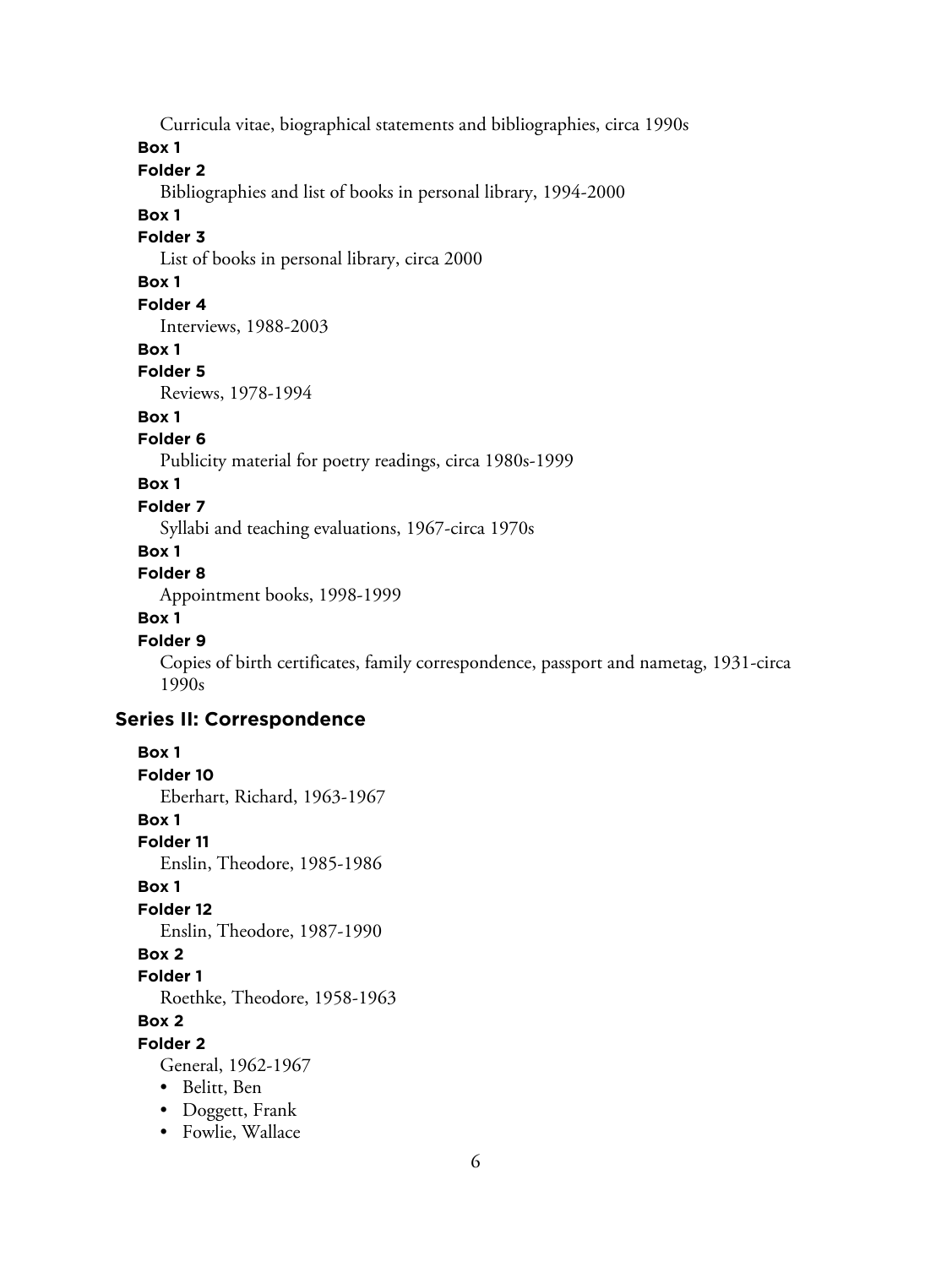- Gardner, Isabella
- Hartman, Geoffrey
- Kunitz, Stanley
- Levertov, Denise
- Malkoff, Karl
- Nef, John U.
- Pack, Robert
- Rago, Henry
- Taylor, John
- Unidentified correspondents

# **Box 2**

# **Folder 3**

General, 1974-2006

- Berg, Stephen
- Chesterton, Joan
- Elshtain, Eric
- Fay, Steve and Pam
- Goldberg, Bertrand
- Heller, Michael
- Herrera, Miriam
- Ignatow, David
- Jacob, John
- Johnston, Devin
- Just, Ward
- Lake Forest College
- Marshall, Donald G.
- Mechaca family
- Ohio University Press/Swallow Press
- Paschen, Elise
- Rosenberg, Milt
- Schuler, Robert
- Stryk, Lucien
- Taylor, John
- Zawacki, Andrew
- Unidentified correspondents

# **Box 2**

# **Folder 4**

General, undated

- Fowlie, Wallace
- Gardner, Isabella
- Murray, G.E.
- Luisa

# **Box 2**

# **Folder 5**

Helen Harvey Mills, circa 1953-2009

• Canuel, Mark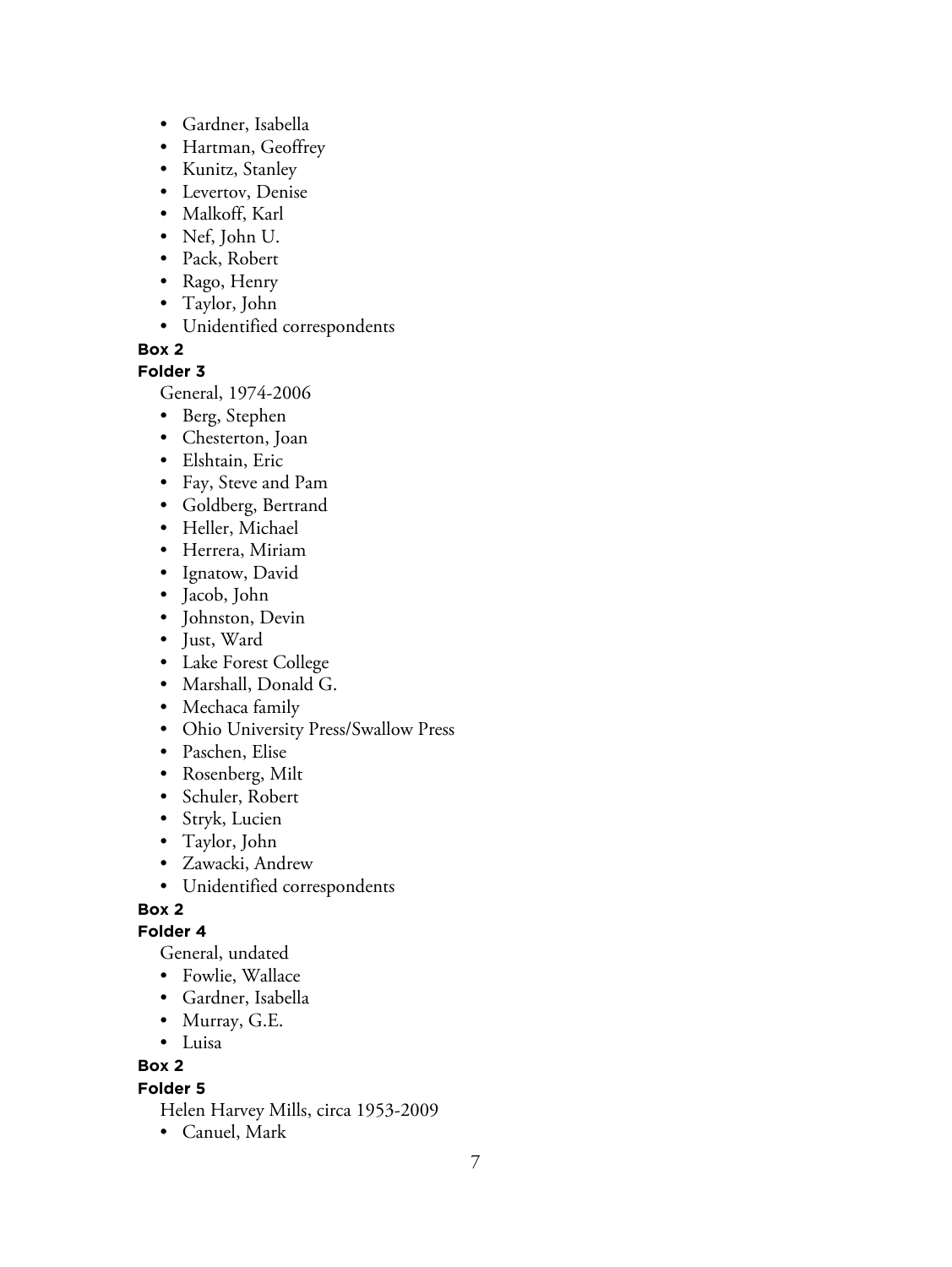- Castle, Latham and Georgie
- Jacob, John
- Mack, Donna
- Mills, Ralph J., Jr.
- Riker, Martin

# **Series III: Writing and Editing**

#### **Box 2**

#### **Folder 6**

Literary criticism course notes, 1955

#### **Box 2**

## **Folder 7**

"E.E. Cummings' Attitudes," Gemini, periodical, 1957

# **Box 2**

# **Folder 8**

"Faulkner's Essential Vision," Gemini, periodical, 1957

## **Box 2**

#### **Folder 9**

"Wallace Stevens: The Image of the Rock," Accent, periodical, 1958

#### **Box 2**

# **Folder 10**

"The Poetry of Edwin Muir," Accent, periodical, 1959

# **Box 2**

## **Folder 11**

"The Poetry of Innocence: Notes on E.E. Cummings," English Journal, periodical, 1959

# **Box 2**

## **Folder 12**

"Wallace Stevens and the Poem of Earth," Gemini, periodical, 1960

## **Box 2**

# **Folder 13**

"Char and Michaux: Magicians of Insecurity," Chicago Review, periodical, 1961

# **Box 3**

#### **Folder 1**

"Edwin Muir's Poetry: An Introductory Note," The Newberry Library Bulletin, periodical, 1963

# **Box 3**

## **Folder 2**

"Four Voices in Recent American Poetry," The Christian Scholar, periodical, 1963

# **Box 3**

# **Folder 3**

"Eden's Gate: The Later Poetry of Edwin Muir," The Personalist, reprints, 1963

## **Box 3**

# **Folder 4**

"Theodore Roethke," University of Minnesota Pamphlets on American Writers, periodical, 1963

# **Box 3**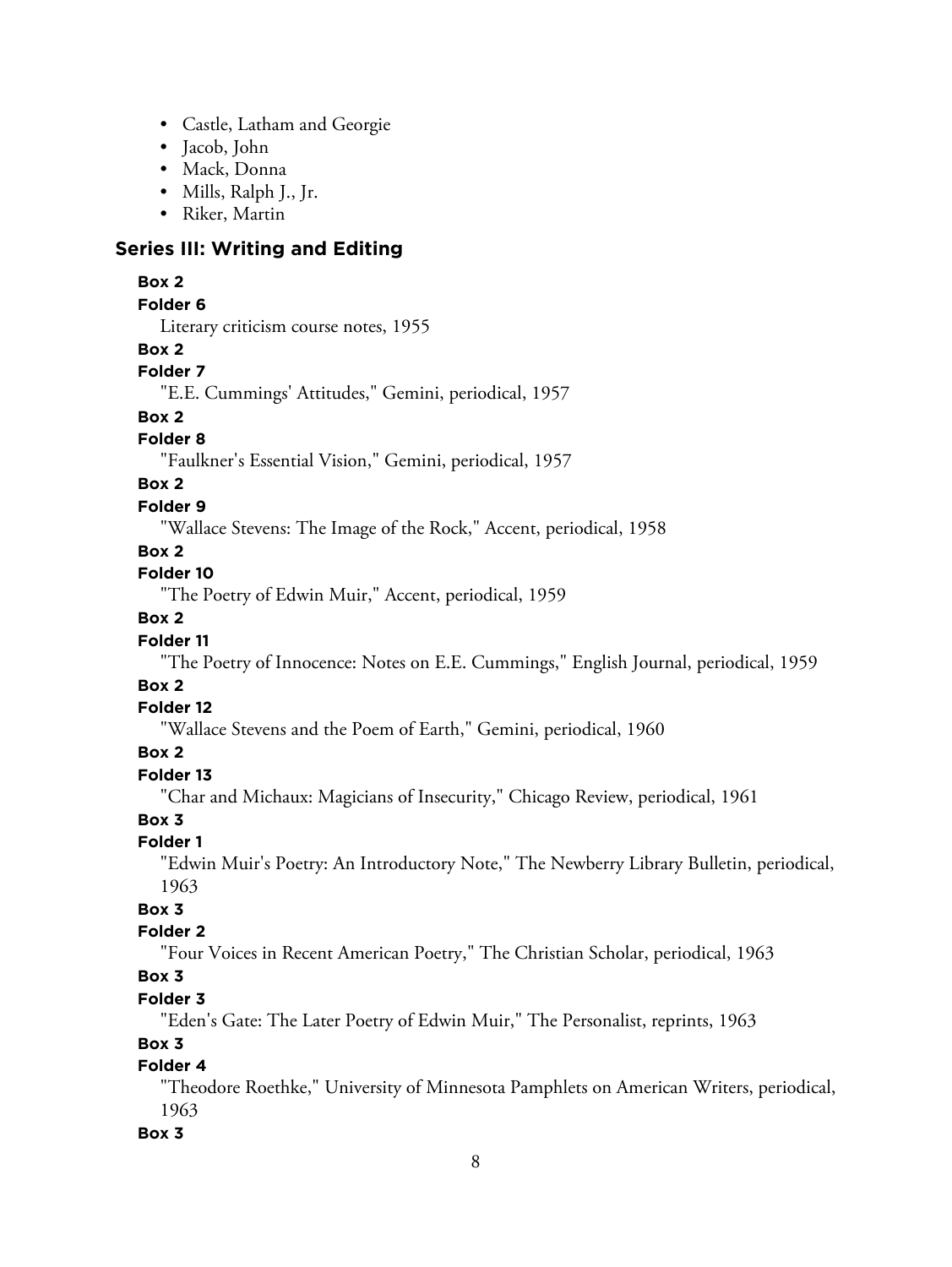#### **Folder 5**

"Richard Eberhart," University of Minnesota Pamphlets on American Writers, periodical, 1966

# **Box 3**

#### **Folder 6**

"Trance and Craft: Introductory Note on Robert Graves' Poetry," Poem, periodical, 1968

# **Box 3**

# **Folder 7**

"The Poetry of James Dickey," TriQuarterly, periodical, 1968

# **Box 3**

## **Folder 8**

W.B. Yeat, T.S. Eliot and Edwin Muir, lecture notes, circa 1960s

## **Box 3**

# **Folder 9**

"A Pig, and Several Poets," Poetry, periodical, 1971

## **Box 3**

# **Folder 10**

"Poems of the Deep Mind," Tennessee Poetry Journal, periodicals, 1971

# **Box 3**

#### **Folder 11**

"Funerals," "For Vallejo," "At the End of the Wars," "Nerve Gas," Kayak, periodical, 1972

#### **Box 3**

# **Folder 12**

"A Last Poem," Crazy Horse, periodical, 1974

### **Box 3**

#### **Folder 13**

Inscape, periodical, 1976

## **Box 3**

#### **Folder 14**

"A Blessing," Moons and Lion Tailes, periodical, 1976

# **Box 4**

# **Folder 1**

"A Bridge," "Variation on Apollinaire," "Stumps," Northeast, periodical, 1978

## **Box 4**

## **Folder 2**

"In this Attic," "Winter's End," "The Second Life," Slow Loris Reader, periodical, 1978

## **Box 4**

## **Folder 3**

Living with Distance, monograph, 1979

# **Box 4**

# **Folder 4**

"Gone," Dacotah Territory, periodical, 1980

# **Box 4**

#### **Folder 5**

"For Lorine Niedecker in Heaven," Madison Review, periodical, 1981

#### **Box 4**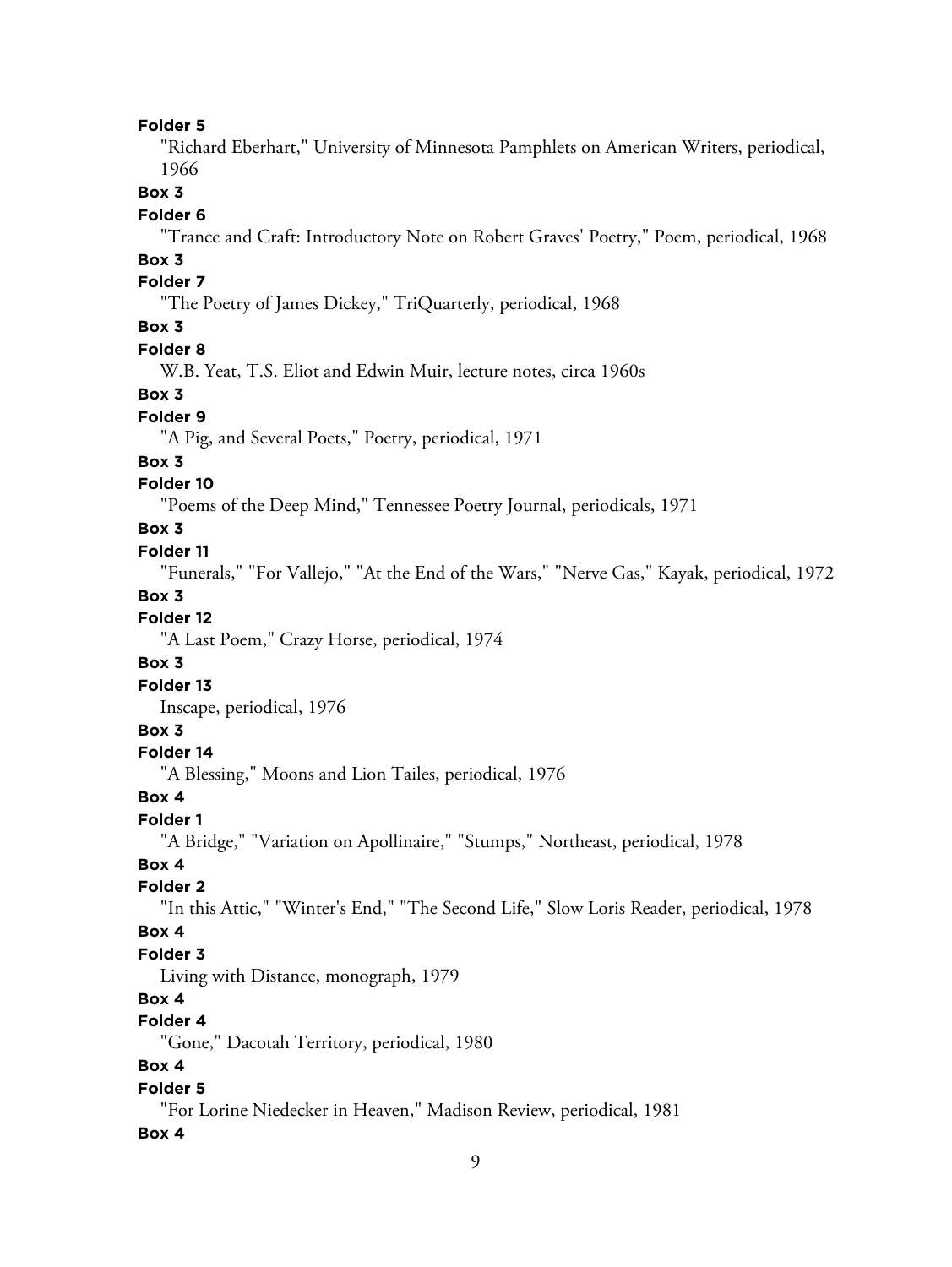#### **Folder 6**

March Light, certificate of copyright registration, 1983

# **Box 4**

# **Folder 7**

"The Poetry of James Dickey," The Imagination as Glory: The Poetry of James Dickey, photocopied article, 1984

# **Box 4**

#### **Folder 8**

"Was It," Mississippi Valley Review, periodical, 1984

## **Box 4**

# **Folder 9**

"A Fall Song," Sparrow Poverty Pamphlets, periodical, 1984

#### **Box 4**

#### **Folder 10**

Each Branch, proof, 1986

## **Box 4**

## **Folder 11**

"March Days," "For John Perlman," "Follow That," Longhouse, periodical, 1986

## **Box 4**

## **Folder 12**

"Even if," "By the / road," "11/9," Spoon River Quarterly, periodical, 1987

#### **Box 4**

#### **Folder 13**

"7/9," "8/10," Tar River Poetry, periodical, 1988

#### **Box 4**

#### **Folder 14**

"Low," "Someone Else," Panoply, periodical, 1988

# **Box 4**

# **Folder 14**

A While, proofs, 1989

## **Box 4**

**Folder 15**

A While, proofs, 1989

# **Box 5**

# **Folder 1**

Manuscripts, circa 1980s

# **Box 5**

#### **Folder 2**

"An Eye Out," "Poem with a Line by Larry Eigner," Wire, periodical, 1990

## **Box 5**

# **Folder 3**

"Wind-/Less," "Grey/Layered," "In this Kind/of Wind," "The Moons," "Right/Now," "Dawn,/This," "Three for the Wind," "4/10," "Beginning With," "Water Lilies," "Even In," "'Common' Yarrow's," "Sky of," "Watching the," Wire, periodical, 1990-1991 **Box 5 Folder 4**

#### 10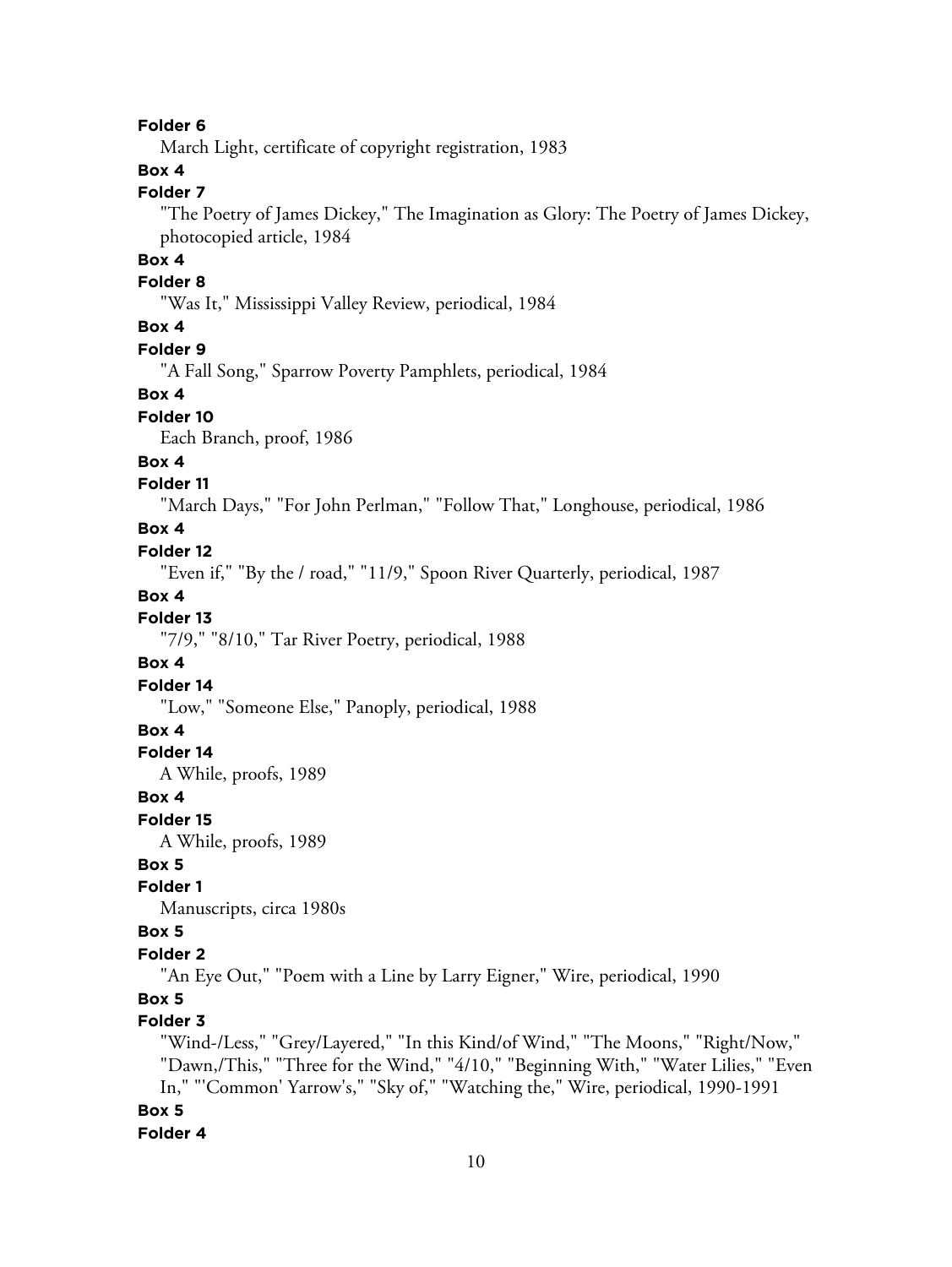"In this Kind/Of Wind," "First Day of," "A Night's," Private, periodicals, 1991

# **Box 5**

# **Folder 5**

"Evening Song," Illinois Review, periodical, 1993

# **Box 5**

# **Folder 6**

tel-let, chapbook, 1993

# **Box 5**

# **Folder 7**

"Dead Poet," "Skeins,/twists," "Yellow/flashes," "Split/twigs," "Moon,/the clear star-," Object Permanence, periodical, 1995

#### **Box 5**

#### **Folder 8**

Sky Swept, photocopied manuscript, 1995

# **Box 5**

#### **Folder 9**

"October/Cool," Tar River Poetry, periodical, 1997

#### **Box 5**

## **Folder 10**

Illinois poetry anthology, correspondence and manuscripts, 1997

# **Box 5**

# **Folder 11**

In Wind's Edge, photocopied manuscript, circa 1997

#### **Box 5**

#### **Folder 12**

Notes, circa 1997-1998

# **Box 5**

# **Folder 13**

Manuscripts, 1998-circa 2000

#### **Box 5**

#### **Folder 14**

Notebook, 1999-2000

## **Box 5**

# **Folder 15**

Manuscripts, circa 1990s

# **Box 5**

## **Folder 16**

Manuscripts, circa 1990s-2000s

# **Box 5**

# **Folder 17**

Manuscripts and notes, circa 1990s-2000s

# **Box 5**

# **Folder 18**

Manuscripts and notes, circa 1990s-2000s

## **Box 6**

#### **Folder 1**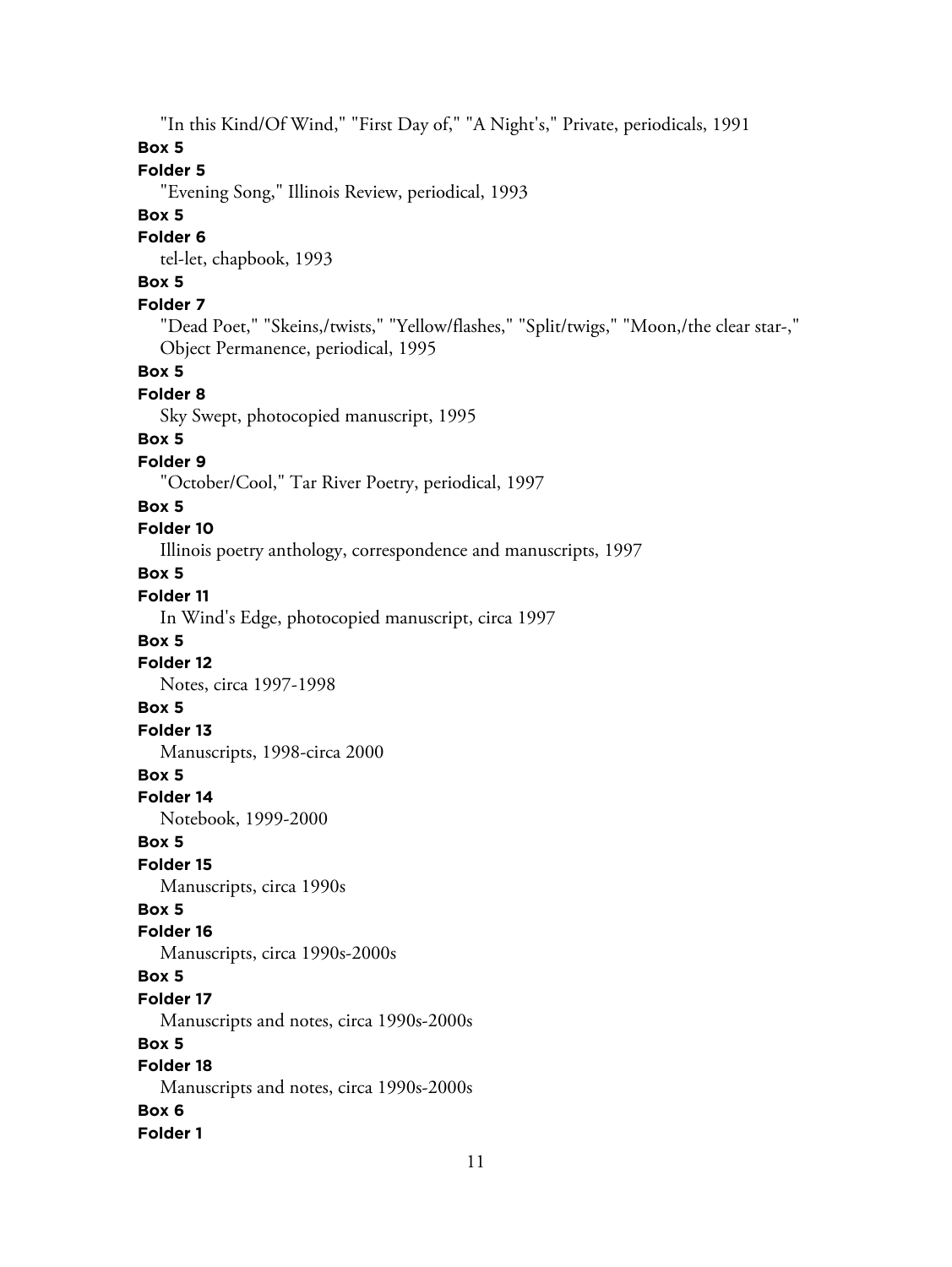Grasses Standing: Selected Poems, manuscripts, 1998-circa 2000

**Box 6**

# **Folder 2**

Grasses Standing: Selected Poems, selections lists and draft tables of contents, circa 2000

#### **Box 6**

## **Folder 3**

Grasses Standing: Selected Poems, manuscript, circa 2000

# **Box 6**

# **Folder 4**

Grasses Standing: Selected Poems, manuscript, circa 2000

#### **Box 6**

## **Folder 5**

Grasses Standing: Selected Poems, cover design proofs, circa 2000

# **Box 6**

## **Folder 6**

Manuscripts and notes, circa 2001

# **Box 6**

#### **Folder 7**

Essays on Poetry, draft table of contents, circa 2003

#### **Box 6**

### **Folder 8**

Essays on Poetry, draft front matter, circa 2003

## **Box 6**

#### **Folder 9**

Poetry in the 1960s, notes, undated

# **Series IV: Writings by Others**

#### **Box 6**

#### **Folder 10**

Browning, Preston M., Jr., "Flannery O'Connor and the Grotesque Recovery of the Holy," reprint, undated

#### **Box 6**

# **Folder 11**

Browning, Preston M., Jr., correspondence, drafts, reprints and photocopied article, 2006-2007

## **Box 6**

## **Folder 12**

Doggett, Frank, "This Invented World: Stevens' 'Notes toward a Supreme Fiction,'" reprint, 1961

# **Box 6**

# **Folder 13**

Eliot, T.S., Collected Poems 1909-1935, monograph, 1936

# **Box 6**

## **Folder 14**

Eliot, T.S., Four Quartets, monograph, 1955

#### **Box 6**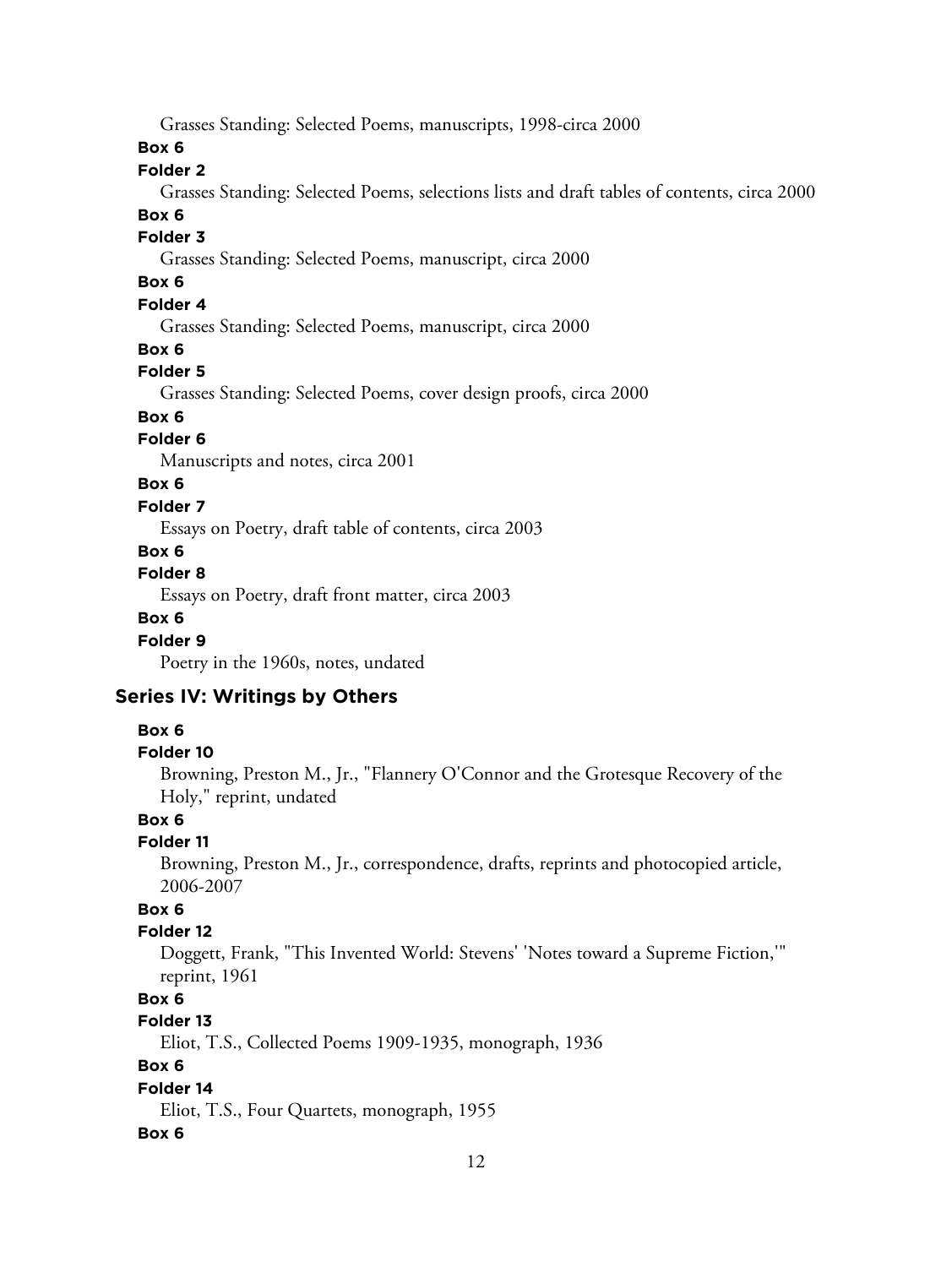**Folder 15**

Hartman, Geoffrey H., "The Heroics of Realism," reprint, undated

## **Box 6**

## **Folder 16**

Heller, Michael, In the Builded Place, monograph, 1989

## **Box 6**

#### **Folder 17**

Ignatow, David, correspondence and manuscripts, 1972

## **Box 6**

# **Folder 18**

Lawrence, D.H., "Poetry of the Present," photocopied introduction, 1918

#### **Box 6**

#### **Folder 19**

Padgett, Abigail, "The Ally Way," review, circa 2004

# **Box 6**

## **Folder 20**

Perlberg, Mark, "For a Dead Lady," manuscript, undated

## **Box 7**

## **Folder 1**

Stevens, Wallace, Collected Poems, monograph, 1955

# **Box 7**

# **Folder 2**

Stryk, Lucien, Where We Are: Selected Poems and Zen Translations, monograph, 1997

#### **Box 7**

## **Folder 3**

Turnbull, Gael, Residues, chapbook, 1976

## **Box 7**

# **Folder 4**

Yeats, W.B., Collected Poems, 1955

# **Series V: Photographs, Audio and Digital**

# **Box 8 Folder 1** Mills family, photographs, circa 1930s-1960s **Box 8 Folder 2** Unidentified event, photographs, circa 1960s **Box 8 Folder 3** Ralph J. Mills, Jr., photographs, circa 1974-1977 **Box 8 Folder 4** Ralph J. Mills, Jr., photographs, circa 1970s-1980s **Box 8 Folder 5** Ralph J. Mills, Jr. with family and friends, photographs, circa 1970s- 1990s